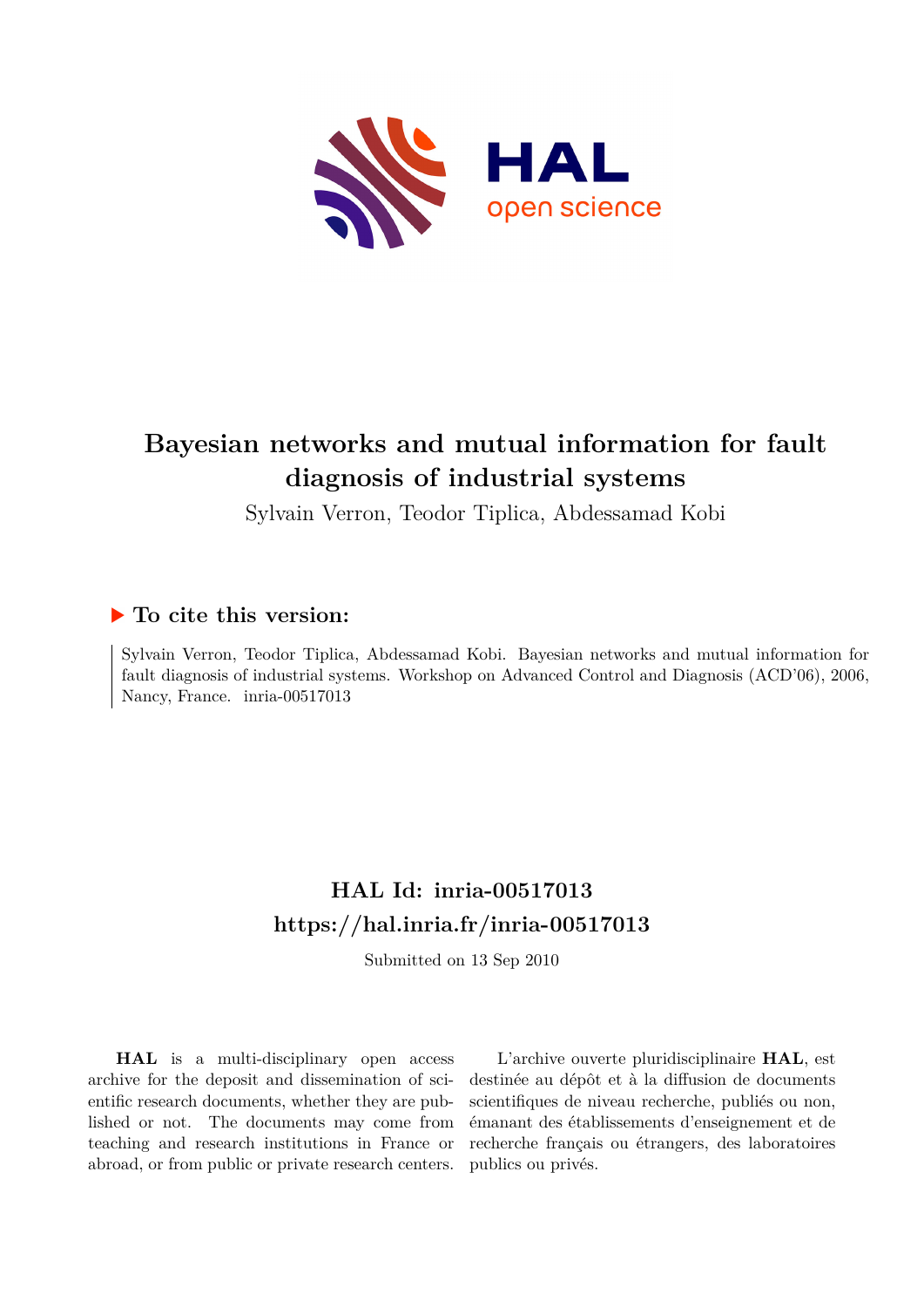### BAYESIAN NETWORKS AND MUTUAL INFORMATION FOR FAULT DIAGNOSIS OF INDUSTRIAL SYSTEMS

Sylvain Verron <sup>∗</sup>,<sup>1</sup> Teodor Tiplica <sup>∗</sup> Abdessamad Kobi <sup>∗</sup>

<sup>∗</sup> LASQUO/ISTIA, University of Angers, 49000 Angers, France

Abstract: The purpose of this article is to present and evaluate the performance of a new procedure for industrial process diagnosis. This method is based on the use of a bayesian network as a classifier. But, as the classification performances are not very efficient in the space described by all variables of the process, an identification of important variables is made. This feature selection is made by computing the mutual information between each process variable and the class variable. The performances of this method are evaluated on the data of a benchmark problem: the Tennessee Eastman Process. Three kinds of faults are taken into account on this complex process. The objective is to obtain the minimal recognition error rate for these 3 faults. Results are given and compared with results of other authors on the same data.

Keywords: Fault diagnosis, bayesian network classfiers

#### 1. INTRODUCTION

Nowadays, industrial processes are more and more complex. So, they include a lot of sensors. As a consequence, an important amount of data can be obtained from a process. A process dealing with a lot of variables can be named multivariate process. But, the monitoring of a multivariate process cannot be reduced to the monitoring of each process variable because the correlations between the variables have to be taken into account. Process monitoring is an essential task. The final goal of the process monitoring is to reduce variability, and so, to improve the quality of the product (Montgomery, 1997). The process monitoring comprises four procedures: fault detection (decide if the process is under normal condition or out-of-control); fault identification (identify the variables implicated in an observed out-of-control status); fault diagnosis (find the root cause of the disturbance); process recovery (return the process to a normal status).

Three major kinds of approaches exists for process monitoring (Chiang *et al.*, 2001): data-driven, analytical and knowledge-based. Theoretically, the best method is the analytical one because this method constructs mathematic models of the process. But, for large systems (lots of inputs, outputs and states), obtaining detailed models is almost impossible. In the knowledge-based category are placed methods that are based on qualitative models and methods that are black boxes (like neural networks). Finally, data-driven methods are techniques based on rigorous statistical development of process data. Our interest is to monitor large systems, and so, we are concerned with datadriven methods.

<sup>1</sup> Supported by a PhD purpose grant from "Angers Loire Métropôle"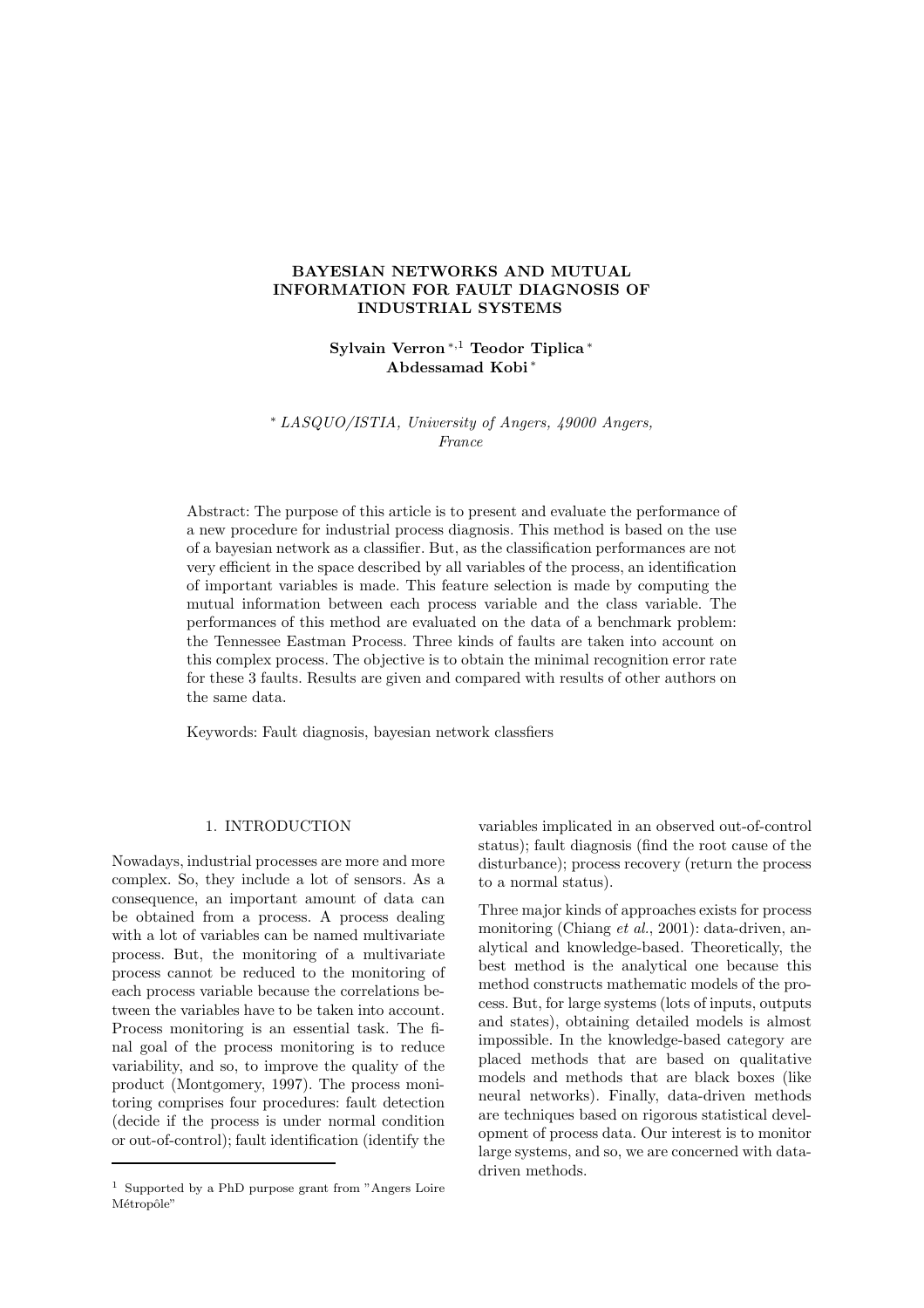In literature, we can find a lot of different datadriven techniques for process control. For the fault detection of industrial processes many methods have been submitted: univariate statistical process control (Shewhart charts) (Shewhart, 1931; Roberts, 1959), multivariate statistical process control  $(T^2 \text{ and } Q \text{ charts})$  (Hotelling, 1947; Westerhuis et al., 2000), and some PCA (Principal Component Analysis) based techniques (Jackson, 1985) like Multiway PCA or Moving PCA (Bakshi, 1998). An interesting article is (Kano et al., 2002) in which authors make comparisons between these different techniques. For the fault identification procedure, one of the better statistical techniques is the MYT decomposition of the  $T^2$  statistic (Mason et al., 1995; Mason et al., 1997). Finally, for the fault diagnosis techniques we can cite the book of Chiang, Russell and Braatz (Chiang et al., 2001) which presents a lot of them (PCA based techniques, Fisher Discriminant Analysis, PLS based techniques, etc).

In this article, we present a new procedure for the diagnosis of the faults of an industrial system based on the utilization of mutual information and bayesian network. The mutual information is used for the selection of the key variables of the system, and bayesian networks are used for classification in the space of the key variables. The article is structured in the following manner. In the second section, we introduce bayesian network (BN) classifiers and some notions concerning the mutual information. In the third section, we present the new diagnosis procedure that we are proposing, using bayesian network and mutual information, to diagnosis the fault of an industrial system. The fourth section presents an application of this procedure for the diagnosis of three types of fault on the benchmark problem Tennessee Eastman Process. Finally, in the last section, we conclude on the advantages and drawbacks of this procedure, and we present outlooks of fault diagnosis with bayesian network classifiers.

#### 2. TOOLS

#### 2.1 Bayesian network classifiers

A Bayesian Network (BN) (Jensen, 1996) is an acyclic graph in which each variable is a node that can be continuous or discrete. Edges of the graph represent dependence between linked nodes.

Bayesian network classifiers are particular bayesian networks (Friedman et al., 1997). They always have a discrete node  $C$  coding the  $r$  different classes of the system. Other variables  $(X_1, \ldots, X_n)$ represent the p descriptors (variables) of the system. A Naïve Bayesian Networks (NBN) is particular type of BN classifiers (Friedman et al., 1997).

It is also known as the Bayes classifier. A NBN is composed of a "class node" representing a variable which modalities are the different classes of our system. This node is thus linked with all other variables of the system (descriptors) as indicated on the figure 1.



Fig. 1. Na¨ıve bayesian network

The NBN is called naïve because it makes the naïve (but strong) assumption that all descriptors (variables of the system) are statistically independent (no correlation between each other). But, this classifier is not well fitted for industrial systems. Indeed, in industrial systems, it is very frequent to have high correlations between variables, and a NBN will not take into account these correlations. Extensions of NBN have been developed in order to solve this problem. An other extension to the NBN is the Condensed Semi Naïve Bayesian Network (CSNBN) (Kononenko, 1991). The principle of this classifier is to represent some variables in a joint node. So, some normally distributed variables can be modeled with a node representing a multivariate normal distribution. In that way, all correlations of the system will be taken into account. A CSNBN will be composed of two nodes: the class node and a multivariate node. An example of a CSNBN is given on the figure 2.



Fig. 2. Condensed Semi Na¨ıve Bayesian Network

Although this classifier is well fitted for the classification task of faults in industrial, it still remains a problem. If we have non-informative descriptors, the performances (in term of correct classification rate) are poor. So, if we want to diagnosis a system which has many variables, even though only few are really important for classification, other (less important) must not be taken into account. We have to do a selection of the important variables for classification. We will use mutual information for representing the importance of a variable in the classification (discrimination) task.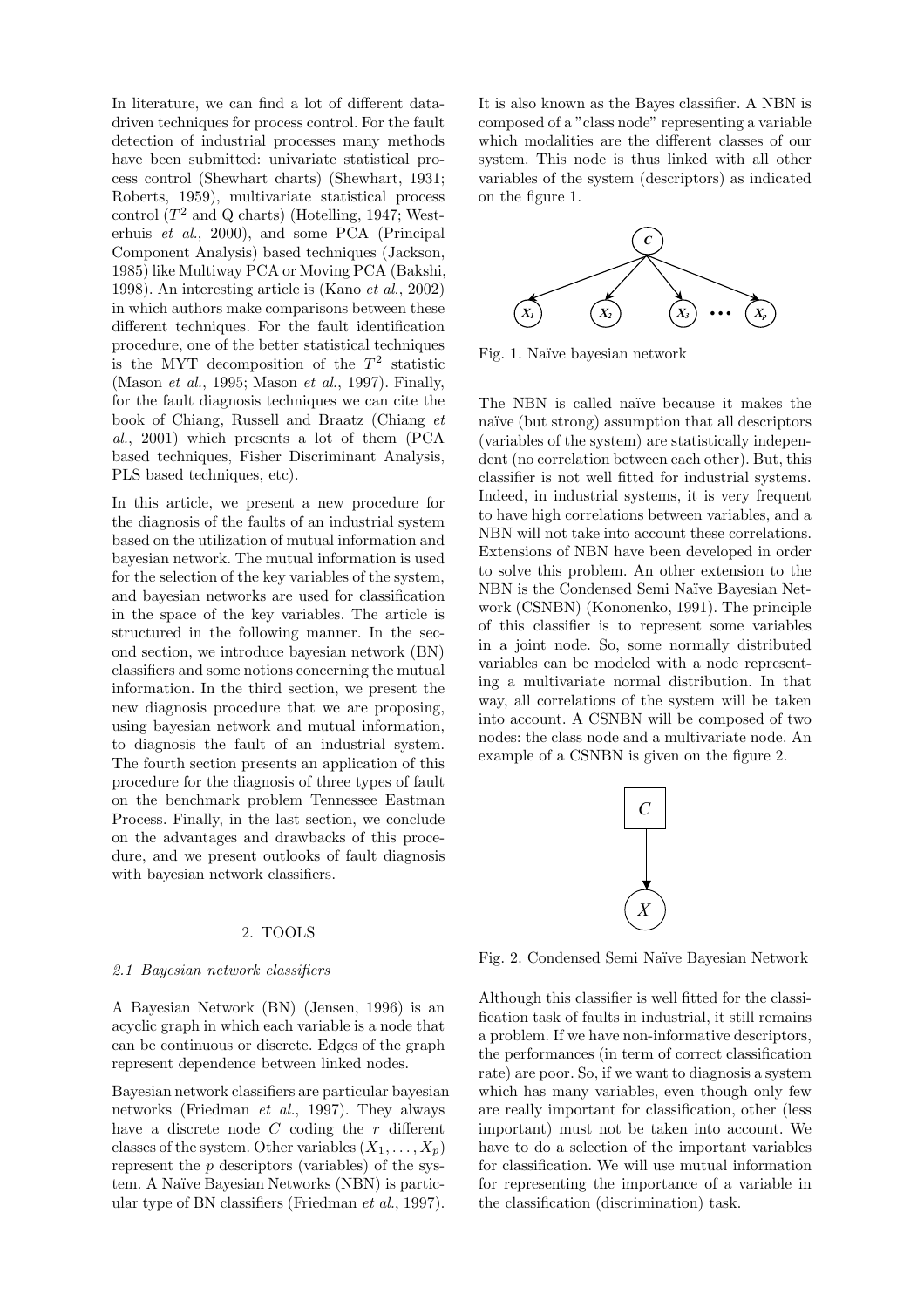#### 2.2 Mutual Information

In the information theory (Shannon, 1948), the Mutual Information  $(I)$  of two random variables is a quantity measuring the mutual dependence of the two variables. In our case, the objective is to find important descriptors as well as to quantify this importance. For that, we must compute, for  $i = 1, 2, \ldots, p$ ,  $I(C; X_i)$  the mutual information between the class variable C and each descriptor  $X_i$ .

In (Perez et al., 2006), authors demonstrate that the mutual information between a gaussian (normaly distributed) variable and a multinomial (discrete) variable can be computed as indicated by equation 1. For this equation, it is assumed that:  $C$  is a multinomial random variable with  $r$  possible values and a probability distribution given by  $P(C = c) = P(c)$ ; X is a random variable with a normal density function of parameters  $\mu$  et  $\sigma^2$ ; X conditioned to  $C = c$  follows a normal density function with parameters  $\mu_c$  et  $\sigma_c^2$ .

$$
I(X;C) = \frac{1}{2} \left[ \log(\sigma^2) - \sum_{c=1}^{r} P(c) \log(\sigma_c^2) \right] \quad (1)
$$

This equation can be reduced on the form of the equation 2.

$$
I(X;C) = \log(\sigma) - \sum_{c=1}^{r} P(c) \log(\sigma_c)
$$
 (2)

So, the mutual information  $(I)$  can be computed for all variables (descriptors) of the industrial system. The most important variables for the classification task will be those having an important  $I$ value.

We have seen a tool able to classify (CSNBN) and a tool able to quantify the discriminant information of each descriptor (mutual information I). Now, we will see how to use these two tools for diagnosis a fault of an industrial system.

#### 3. NEW PROCEDURE FOR FAULT DIAGNOSIS

The main idea of the procedure we are proposed for fault diagnosis in industrial processes with bayesian network classifier is described on figure 3.

This procedure requires a faults database with examples of each fault that we want to diagnosis. The mutual information between class node C (variable which codes the type of fault) and each descriptor  $X_i$  (variable of the process) can be



Fig. 3. Fault diagnosis procedure

computed. So, we can sort the variables in decreasing order of mutual information. After that, we will iteratively add variables to the CSNBN and evaluate the misclassification rate.First we will observe that the misclassification rate decreases by adding variables into the model. But once a certain number of variables is overpassed, the misclassification rate starts to increase again. If the misclassification rate increases at step  $i$ , the best model will be the one with the  $(i - 1)$  first informative variables.

Of course, the evaluation of classifiers is done only on the training dataset. For this evaluation procedure, we apply a well known technique: the m-fold cross validation In the m-fold cross validation, the training dataset is divided into m subsets. So, for each m, one of the m subsets is used as the testing set, and the m-1 other subsets are put together to form the training set. Then the average error across all m trials is computed (Duda et al., 2001).

Now, we will see an application of this approach on a benchmark problem: the Tennessee Eastman Process (figure 4).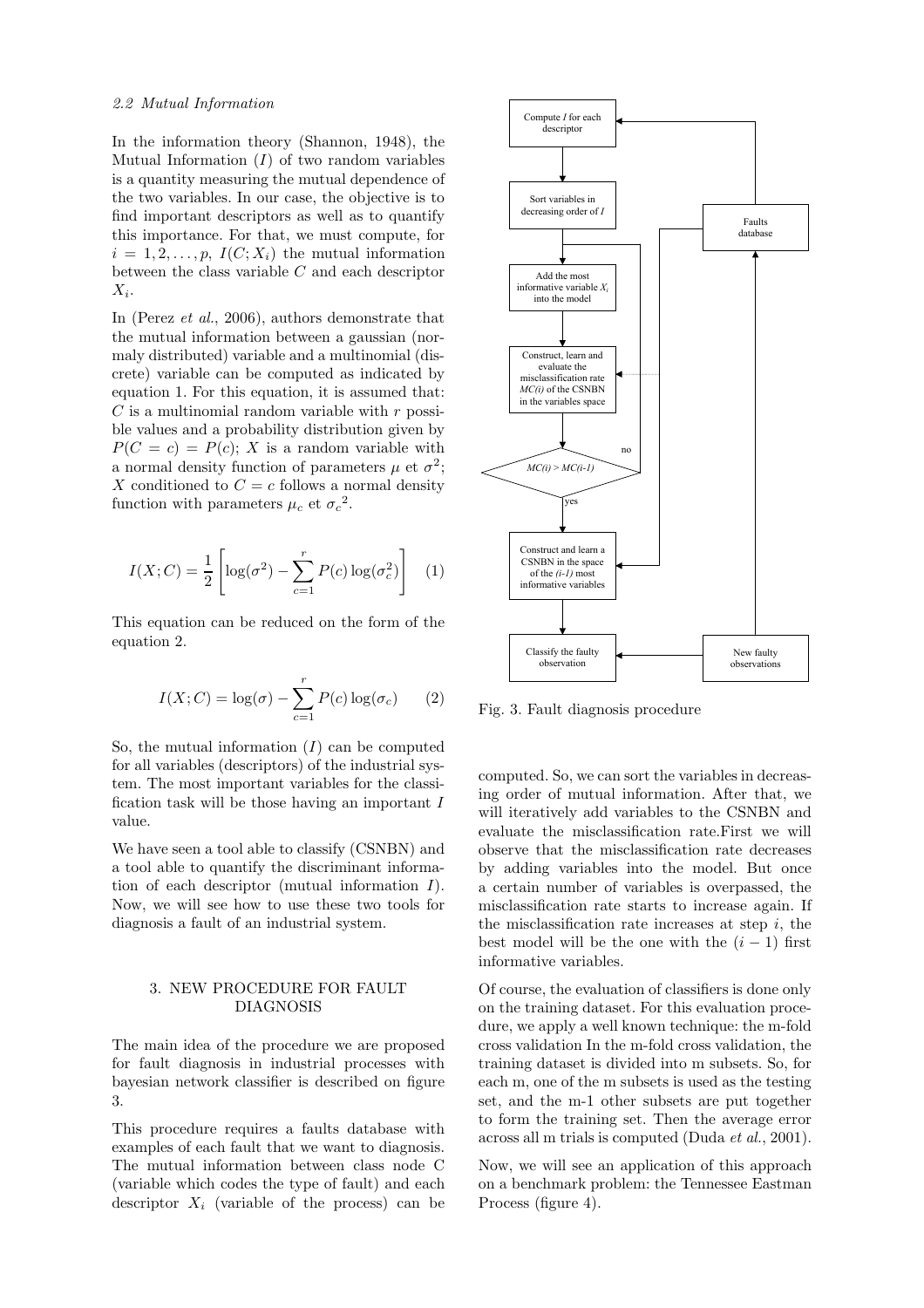

Fig. 4. Process flowsheet of the TEP

#### 4. APPLICATION TO THE TEP

#### 4.1 Presentation of the TEP

The Tennessee Eastman Process (TEP) is a chemical process. It is not a real process but a simulation of a process that was created by the Eastman Chemical Company to provide a realistic industrial process in order to evaluate process control and monitoring methods. Article of Downs and Vogel (Downs and Vogel, 1993) entirely describes this process. Authors also give the Fortran code of the simulation of the process. Ricker (Ricker, 1996) has implemented the simulation on Matlab. The TEP is composed of five major operation units: a reactor, a condenser, a compressor, a stripper and a separator. Four gaseous reactant A, C, D, E and an inert B are fed to the reactor where the liquid products F, G and H are formed. This process has 12 input variables and 41 output variables. The TEP has 20 types of identified faults. So, this process is ideal to test monitoring methods. But, it is also a benchmark problem for control techniques because it is openloop unstable. Many articles (authors) present the TEP and test their approaches on it. For example, in fault detection, we can cite (Kano et al., 2002; Lee et al., 2004; Kruger et al., 2004). Some fault diagnosis techniques have also been tested on the TEP (Chiang et al., 2001; Chiang et al., 2004; Kulkarni et al., 2005) with the plantwide control structure recommended in Lyman and Georgakis (Lyman and Georgakis, 1995). In (Chiang et al., 2004; Kulkarni et al., 2005), au-

| Class          | Fault type                                                                                   | Train | Test. |
|----------------|----------------------------------------------------------------------------------------------|-------|-------|
|                |                                                                                              | data. | data  |
| 1              | Fault 4: step change in<br>the reactor cooling wa-<br>ter inlet temperature                  | 480   | 800   |
| $\overline{2}$ | Fault 9: random varia-<br>tion in D feed temper-<br>ature                                    | 480   | 800   |
| 3              | Fault.<br>random<br>11:<br>variation in the reactor<br>cooling water<br>inlet<br>temperature | 480   | 800   |

Table 1. Description of fault datasets

thors focus on only 3 types of fault and give the datasets they used. For this reason, we will take the same data that in these articles and compare our approach to those of the others.

As we said, we have taken into account 3 types of faults: fault 4, 9 and 11 (see table 1). These three types of faults are good representations of overlapping data and so, are not easy to classify.

As indicated on the table 1, each type of fault have 2 datasets: a training sample and a testing sample, containing respectively 480 and 800 observations.

#### 4.2 Approach on the TEP

Now, we will apply our approach on the TEP application. We first compute  $I$  for all variables and sort variables in decreasing order of I. After that, we iteratively add variables to the model and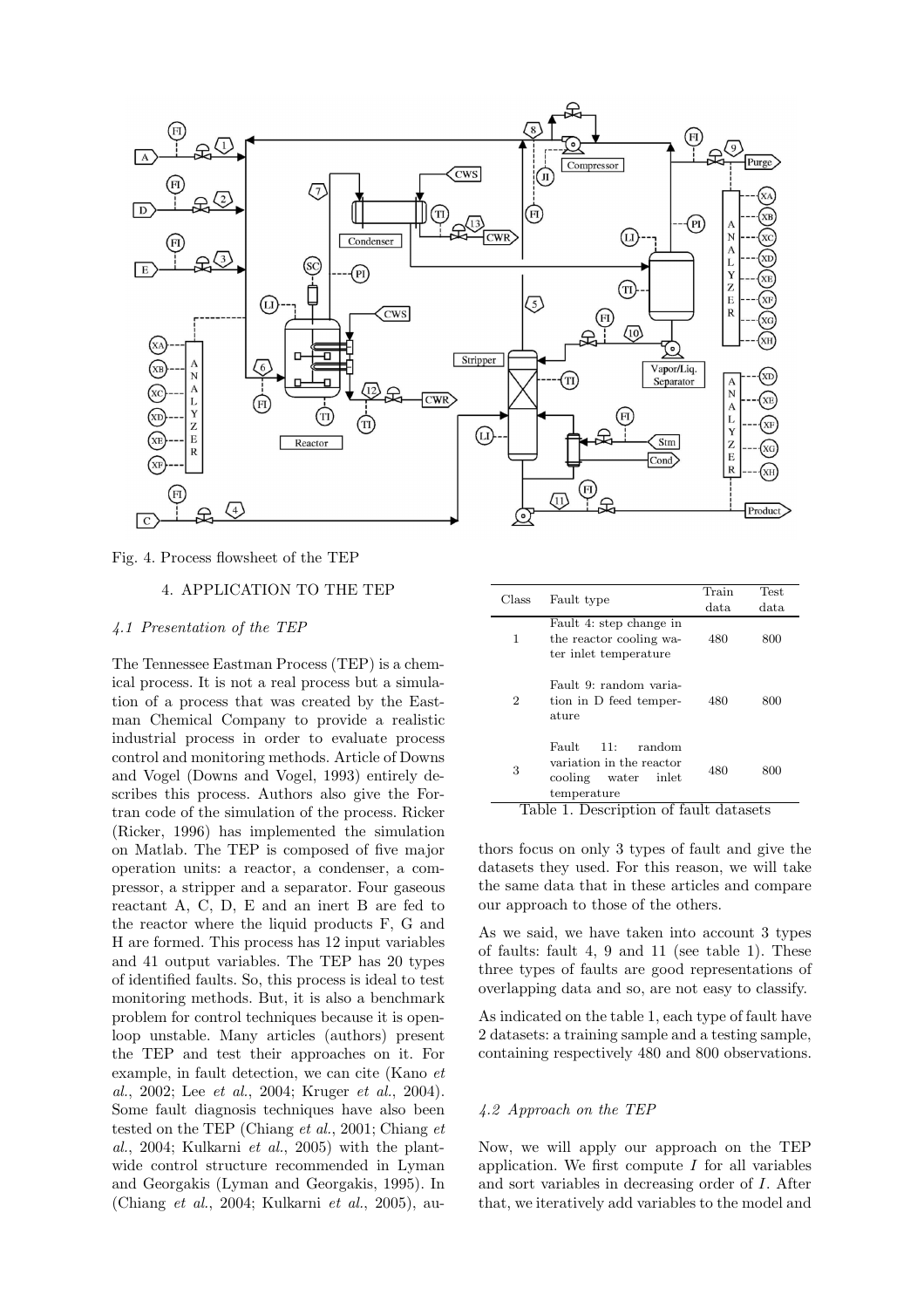| Variable(s) in the model | Misclassification rate |  |
|--------------------------|------------------------|--|
| 51                       | 12.5                   |  |
| 51, 9                    | 6.46                   |  |
| 51, 9, 50                | 6.04                   |  |
| 51, 9, 50, 19            | 5.90                   |  |
| 51, 9, 50, 19, 18        | 5.62                   |  |
| 51, 9, 50, 19, 18, 20    | 5.70                   |  |

compute misclassification rate of a 10-fold cross validation on the training dataset. Result of these misclassification rates are given in table 2.

Table 2. Misclassifications of steps

On this table 2, we can see that best result (on training dataset) is obtained for the selection of the 5 first informative variables (variables 51, 9, 50, 19 and 18). So, we construct a CSNBN in the space of these determined key variables and learn parameters of the CSNBN by MLE. Finally, we can classify the 2400 observations of the testing dataset. Results of this classification can be seen on the confusion matrix of the table 3.

| Class                     | Fault 4 | Fault 9 | Fault 11 | Total |  |
|---------------------------|---------|---------|----------|-------|--|
| Fault 4                   | 788     |         | 31       | 819   |  |
| Fault 9                   |         | 778     | 74       | 852   |  |
| Fault 11                  | 12      | 22      | 695      | 729   |  |
| Total                     | 800     | 800     | 800      | 2400  |  |
| Table 3. Confusion matrix |         |         |          |       |  |

Based on this table, we can compute the misclassification rate. Its value is 5.79%. We can now analyze our results and compare them to those

#### 4.3 Analysis and comparison of results

of other authors.

We will compare results of our approach to those of other methods on the same data (see table 4). We notify that results for methods FDA (Fisher Discriminant Analysis), SVM (Support Vector Machines) and PSVM (Proximal Support Vector Machines) are extracted from (Chiang et al., 2004), and results for ISVM (Independent Support Vector Machines) from (Kulkarni et al., 2005). In these articles, classification was made in the space of the variables 9 and 51. In the table 4, we have added the misclassification rate of the CSNBN in the space of all the variables (53 variables)  $\text{CSNBN}_{all}$ . We have also computed the misclassification rate that would be obtained by the use of NBN, firstly in the space of all the variables  $(NBN_{all})$ , secondly in the space described by variables 9 and 51 ( $NBN_{9,51}$ ) and finally in the same space that the result of our approach  $(NBN_{9,18,19,50,51}).$ 

We can see that the classification methods in the selected variables space give better results than in the space of all the variables. Second interesting remark is the fact that on the same space (variables 9 and 51), the best classifier is the CSNBN.

| Method                              | Misclassification rate |  |  |
|-------------------------------------|------------------------|--|--|
| $NBN_{all}$                         | 20.83%                 |  |  |
| $CSNBN_{all}$                       | 18.83%                 |  |  |
| FDA9,51                             | 16%                    |  |  |
| $\rm{PSVM}_{9,51}$                  | $6.0\%$                |  |  |
| $\rm SVM_{9.51}$                    | 6.5%                   |  |  |
| $ISVM_{9.51}$                       | $6.0\%$                |  |  |
| NBN9,51                             | 7.79%                  |  |  |
| $\text{CSNBN}_{9.51}$               | 5.87%                  |  |  |
| NBN <sub>9,18,19,50,51</sub>        | 13.12%                 |  |  |
| $\textbf{CSNBN}_{9,18,19,50,51}$    | 5.79%                  |  |  |
| Table 4. Results of the application |                        |  |  |

Indeed, CSNBN<sub>9,51</sub> outperforms all other classifiers (FDA, NBN and SVM based classifiers). The fact that CSNBN outperforms FDA is not surprising because FDA is a linear technique while CSNBN is a quadratic one. More, it is also logic than CSNBN outperforms NBN because NBN do not take into account correlation between variable 9 and variable 51 (correlation of 0.42). Although CSNBN requires quite simple computation, its results are quite similar to SVM based techniques (SVM, PSVM, ISVM), which are techniques requiring more computational potential. Finally, we can see that our method gives the best misclassification rate for this example of the TEP. But, it will be interesting to have misclassification rates of others techniques in the same space of variables (9, 18, 19, 50, 51).

Our approach gives good results on this example because fault classes are normally distributed (ellipsoidal shapes). Results of the CSNBN would not be so efficient if the data was not normal. But, an interesting way for taking into account not normally distributed variable is gaussian mixture model which, on the based of few gaussian distributions, can represent any type of distribution. It will be a good answer to the problem of normally distributed data assumption. More, it is easy to represent gaussian mixture model with a bayesian network.

Another way of interest is the diagnosis of a not identified fault type (no historical data on this fault type). Indeed, major drawback of our procedure is the selection of variables able to discriminate identified faults. But, if a new type of fault appeared, not discriminable on the selected variables, procedures randomly attributes to this fault an identified type.